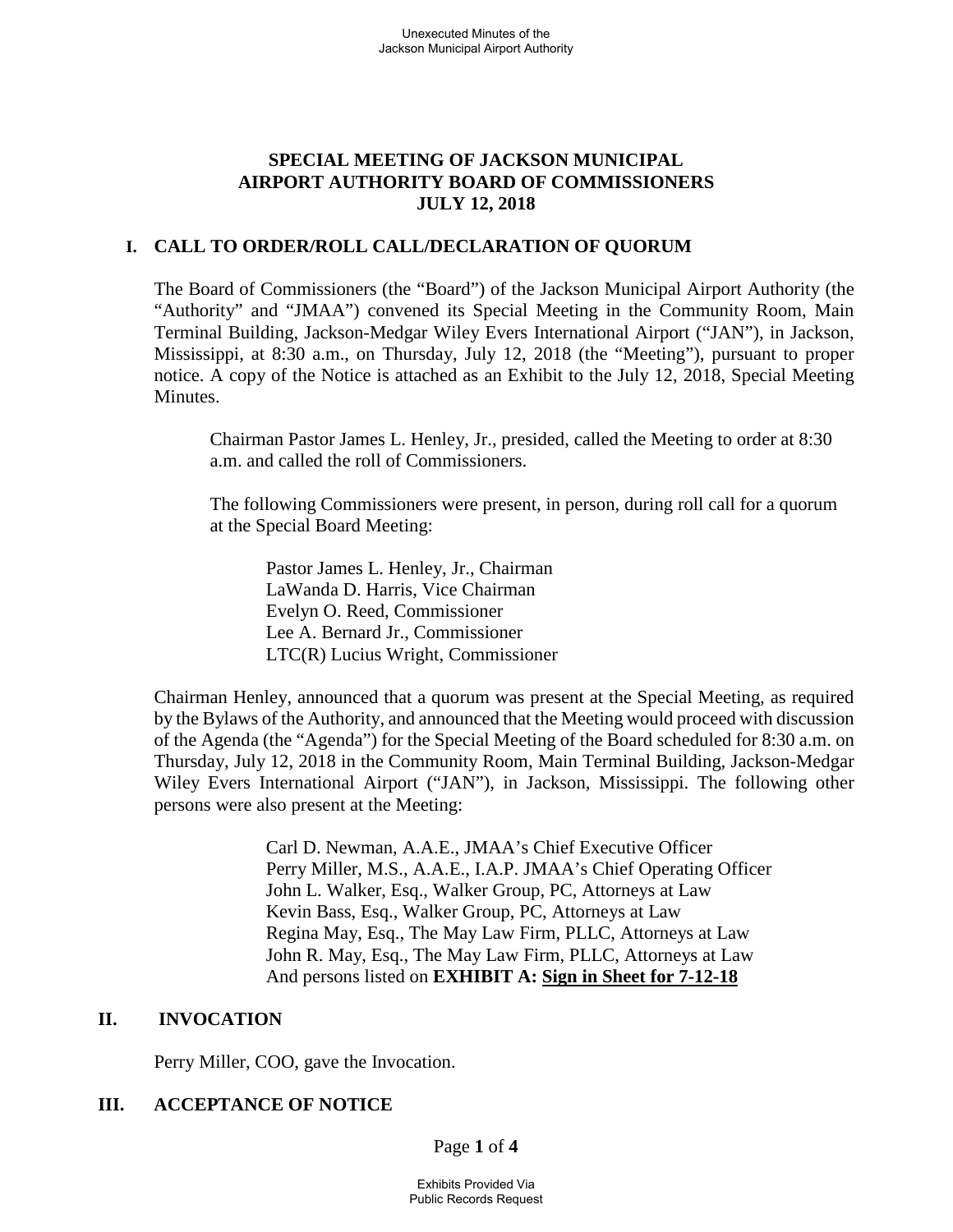**A.** Notice of the Special Meeting of the Board of Commissioners ("The Board") of the Jackson Municipal Airport Authority ("JMAA") on July 12, 2018, at 8:30 a.m.

#### **RESOLUTION CY-2018-98**

#### **APPROVAL OF THE NOTICE OF THE JULY 12, 2018 SPECIAL MEETING**

After discussion and review, and upon the motion made by Vice Chairman Harris, seconded by Commissioner LTC(R) Wright, and approved by unanimous, the following resolution was made and entered.

**RESOLVED**, that the Board hereby approves the Notice of the July 12, 2018, Special Meeting and directs that said notice be filed in the appropriate minute book and records of the Authority.

Yeas: Bernard, Harris, Henley, Reed, Wright Nays: None Abstentions: None

July 12, 2018

#### **IV. PUBLIC COMMENTS**

None.

#### **V. ACTION ITEMS**

#### **A. OTHER MATTERS**

#### *1. Employee Announcement*

Mr. Newman announced that Mr. Jack Thomas, Director of DBE and Community Development, is retiring from JMAA and moving back to St. Louis, Missouri. He invited the Board to attend a retirement celebration in honor of Mr. Thomas on July 12, 2018, at 2:00 p.m.

Mr. Newman announced that as point of privilege that he declares July 12, 2018, as "Jack Thomas Day." He requested everyone to join him in giving Mr. Thomas a standing round of applause. Everyone stood and applauded Mr. Thomas.

Next, Mr. Newman recognized Mr. Darion Warren, Director of Capital Programming, and requested him to introduce a new JMAA employee.

Mr. Warren introduced Mr. Drew Ridinger who is the new manager of Capital Programming at JMAA. Mr. Ridinger introduced himself and provided his educational background and some of his previous experience. He stated that he is very excited to

> Page **2** of **4** Exhibits Provided Via Public Records Request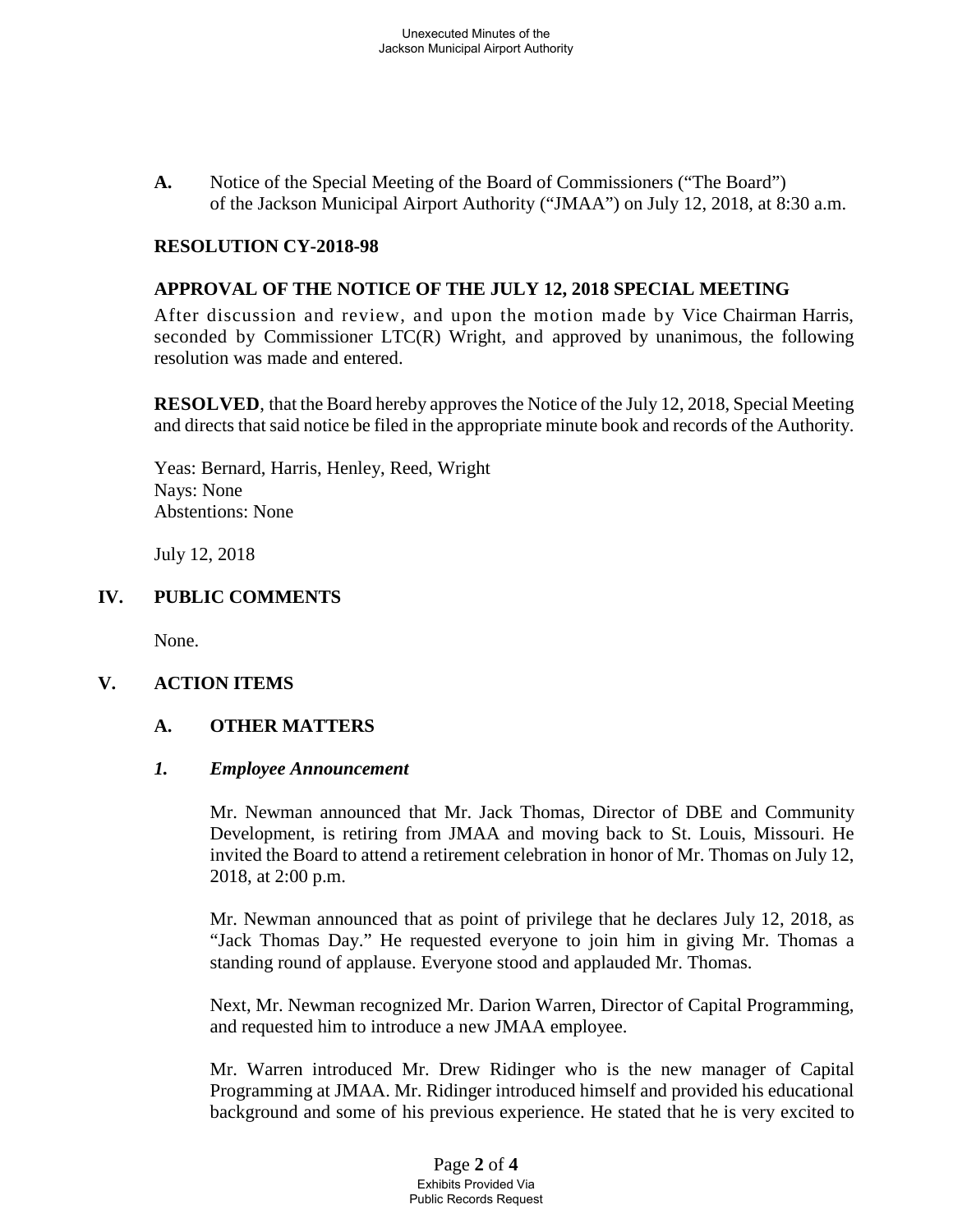be a part of JMAA and is looking forward to doing great work. The Board and Staff along with others in attendance applauded Mr. Ridinger and welcomed him to JMAA.

Next, Mr. Newman recognized Ms. Arnetrius Branson, Chief Financial Officer, and asked her to introduce a new JMAA employee.

Ms. Branson introduced Ms. Kathy Hughes as the new Finance Manager at JMAA. Next, Ms. Hughes introduced herself and provided her educational background and some of her previous experience. She stated that she is excited to be a part of JMAA and is looking forward to becoming a great team member. The Board and Staff, along with others attending, applauded Ms. Hughes and welcomed her to JMAA.

Chairman Henley stated that because it is "Jack Thomas Day" he invited Mr. Thomas to share with all in attendance any words of wisdom.

Mr. Thomas thanked the Commissioners and Staff for their support of him and the Disadvantage Business Enterprise Program ("DBE"). He firmly believes that his employment with JMAA was the best employment situation for him. Mr. Thomas noted, as he previously stated on several occasions, that he is envied by his peers in the aviation community because of the support of him and the DBE Program by JMAA's Board. Therefore, Mr. Thomas challenged the Board to continue its support of the DBE Program because it is greatly appreciated in the aviation industry. Further, Mr. Thomas stated that JMAA does a fantastic job for the Jackson, MS community and he encouraged JMAA to continue doing this. At this point, all in attendance gave Mr. Thomas another round of applause.

# *2. JMAA Fiscal Year 2019 Operating Maintenance Budget Presentation by Carl D. Newman, A.A.E., CEO and Arnetrius Branson, CFO……...………….………Page 1*

Mr. Carl D. Newman, CEO, addressed the Commissioners and informed them that a draft of the Fiscal Year 2019 Budget is presented for their consideration. He requested the Commissioners to ask any questions and voice any concerns. Also, he stated that the budget process began in February 2018. The focus of the proposed budget is on projects needed to advance JMAA's Strategic Plan. Further, he stated that the draft budget includes items that JMAA should and must complete.

Mrs. Arnetrius Branson, JMAA's Chief Financial Officer, provided information concerning the particulars of the draft budget contained in the JMAA Fiscal Year 2019 Annual Budget Presentation. The JMAA Fiscal Year 2019 Annual Budget Presentation is attached as an exhibit to the July 12, 2018, Special Meeting Minutes. The components of the Budget Presentation included the following: "Financial Metrics/Goals" (page 2); "Statement of Income and Expenses - FY18 Forecast / FY19 Budget" (page 9) "Major Operating Revenue Changes FY18 Forecast / FY19 Budget" (page 12); "Major Operating Expense Changes FY18 Forecast / FY19 Budget" (pages 16-18); and "2019 Capital Budget" (page 25).

Page **3** of **4**